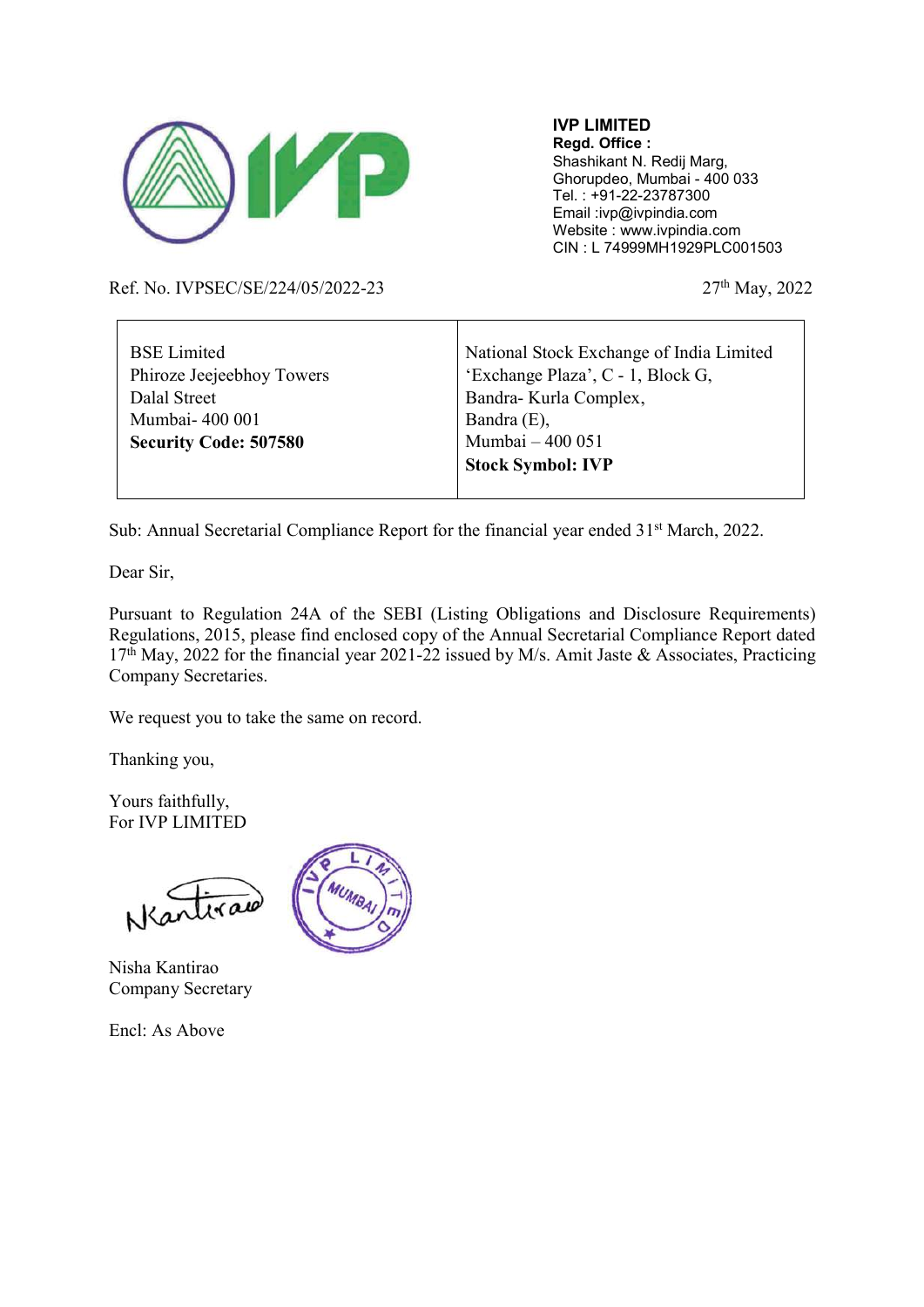

<sup>B</sup>001, Ground Floor, Krishna Tower, C.S.C. Road No. 2, Anand Nagar, Dahisar(E), Mumbai - <sup>400068</sup>

## Annual Secretarial Compliance Report<br>Secretarial Compliance Report of IVP Ltd for the year ended 31<sup>st</sup> March 2022

[Pursuant to Circular CIR/CFD/CMD1/27/2019 dated February 08, 2019 for the purpose of compliance with Regulation 24A of SEBI (Listing Obligations and Disclosure Requirements) Regulations, 2015]

We Amit Jaste & Associates, Practising Company Secretaries have examined:

- (a) all the documents and records made available to us and explanation provided by IVP Ltd ("the listed entity'),
- (b) the filings / submissions made by the listed entity to the stock exchanges,
- (c) website of the listed entity,
- (d) any other document / filing, as may be relevant, which has been relied upon to make this certification,

for the year ended 31<sup>st</sup> March 2022 ("Review Period") in respect of compliance with the provisions of: $\overline{\phantom{a}}$ 

- (a) the Securities and Exchange Board of India Act, 1992 ("SEBI Act") and the Regulations, circulars, guidelines issued thereunder; and
- (b) the Securities Contracts (Regulation) Act, 1956 ("SCRA"), rules made thereunder and the Regulations, circulars, guidelines issued thereunder by the Securities and Exchange Board of India ("SEBI'); compliance with Regulation 24A of SEBI (Listing Obligations and Discloss<br>
Regulations, 2015]<br>
IMVe Amit Jaste & Associates, Practising Company Secretaries have<br>
(a) all the documents and records made available to us and ex

The specific Regulations, whose provisions and the circulars / guidelines issued thereunder, have been examined, include:-

(a) Securities and Exchange Board of India (Listing Obligations and Disclosure Requirements) Regulations, 2015;

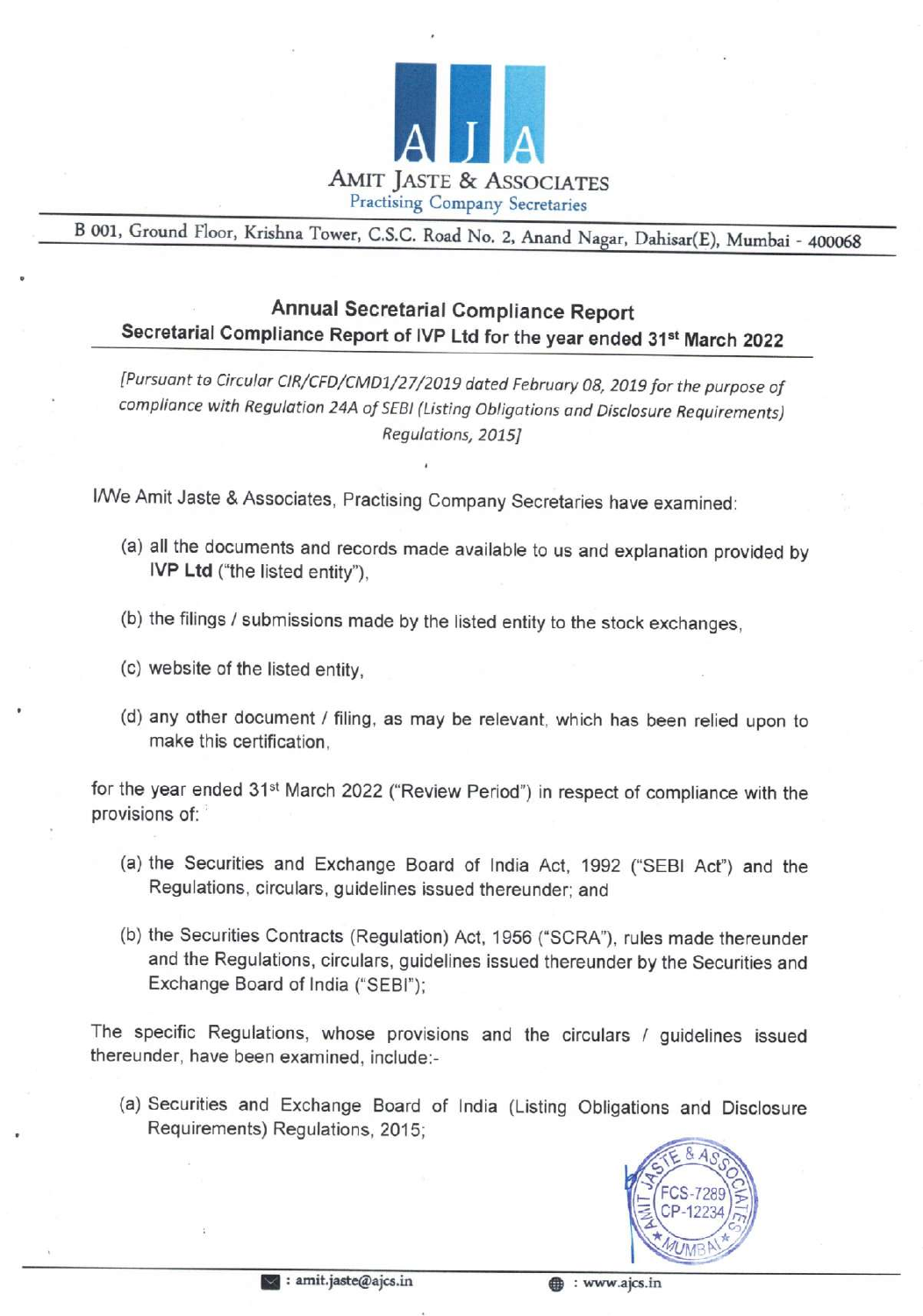- (b) Securities and Exchange Board of India (Issue of Capital and Disclosure Requirements) Regulations, 2018; (Not Applicable to the Company during the Review Period)
- (c) Securities and Exchange Board of India (Substantial Acquisition of Shares and Takeovers) Regulations, 2011:
- (d) Securities and Exchange Board of India (Buyback of Securities) Regulations, 2018; (Not Applicable to the Company during the Review Period)
- (e) Securities and Exchange Board of India (Share Based Employee Benefits) Regulations, 2014; (Not Applicable to the Company during the Review Period)
- (f) Securities and Exchange Board of India (Issue and Listing of Debt Securities) Regulations, 2008; (Not Applicable to the Company during the Review Period)
- (g) Securities and Exchange Board of India (Issue and Listing of Non-Convertible and Redeemable Preference Shares) Regulations, 2013; (Not Applicable to the Company during the Review Period) Securities and Exchange Board of Ind<br>2018; (Not Applicable to the Company<br>Securities and Exchange Board of Independent<br>Regulations, 2014; (Not Applicable to the<br>Regulations, 2008; (Not Applicable to the<br>Regulations, 2008;
- (h) Securities and Exchange Board of India (Prohibition of Insider Trading) Regulations, 2015:
- (i) Securities and Exchange Board of India (Depositories & Participant) Regulations, 2018;

and based on the above examination, I/We hereby report that, during the Review Period:

(a) The listed entity has complied with the provisions of the above Regulations and circulars / guidelines issued thereunder, except in respect of matters specified below:-

| elow:-<br>Sr. | The listed entity has complied with the provisions of the above Regulations and<br>Compliance Requirement<br>No. (Regulations/<br>circulars/ | <b>Deviations</b> | circulars / guidelines issued thereunder, except in respect of matters specified<br>Observations/ Remarks of<br>the Practicing Company                       |
|---------------|----------------------------------------------------------------------------------------------------------------------------------------------|-------------------|--------------------------------------------------------------------------------------------------------------------------------------------------------------|
|               |                                                                                                                                              |                   |                                                                                                                                                              |
|               |                                                                                                                                              |                   |                                                                                                                                                              |
|               |                                                                                                                                              |                   | ed on the above examination, I/We hereby report that, during the Review Period:                                                                              |
|               | and circulars / guidelines issued thereunder;                                                                                                |                   |                                                                                                                                                              |
| 2018:         |                                                                                                                                              |                   | Securities and Exchange Board of India (Depositories & Participant) Regulations,                                                                             |
|               | Regulations, 2015;                                                                                                                           |                   | Securities and Exchange Board of India (Prohibition of Insider Trading)                                                                                      |
|               | Company during the Review Period)                                                                                                            |                   | Securities and Exchange Board of India (Issue and Listing of Non-Convertible and<br>Redeemable Preference Shares) Regulations, 2013; (Not Applicable to the  |
|               |                                                                                                                                              |                   | Securities and Exchange Board of India (Issue and Listing of Debt Securities)<br>Regulations, 2008; (Not Applicable to the Company during the Review Period) |
|               |                                                                                                                                              |                   |                                                                                                                                                              |

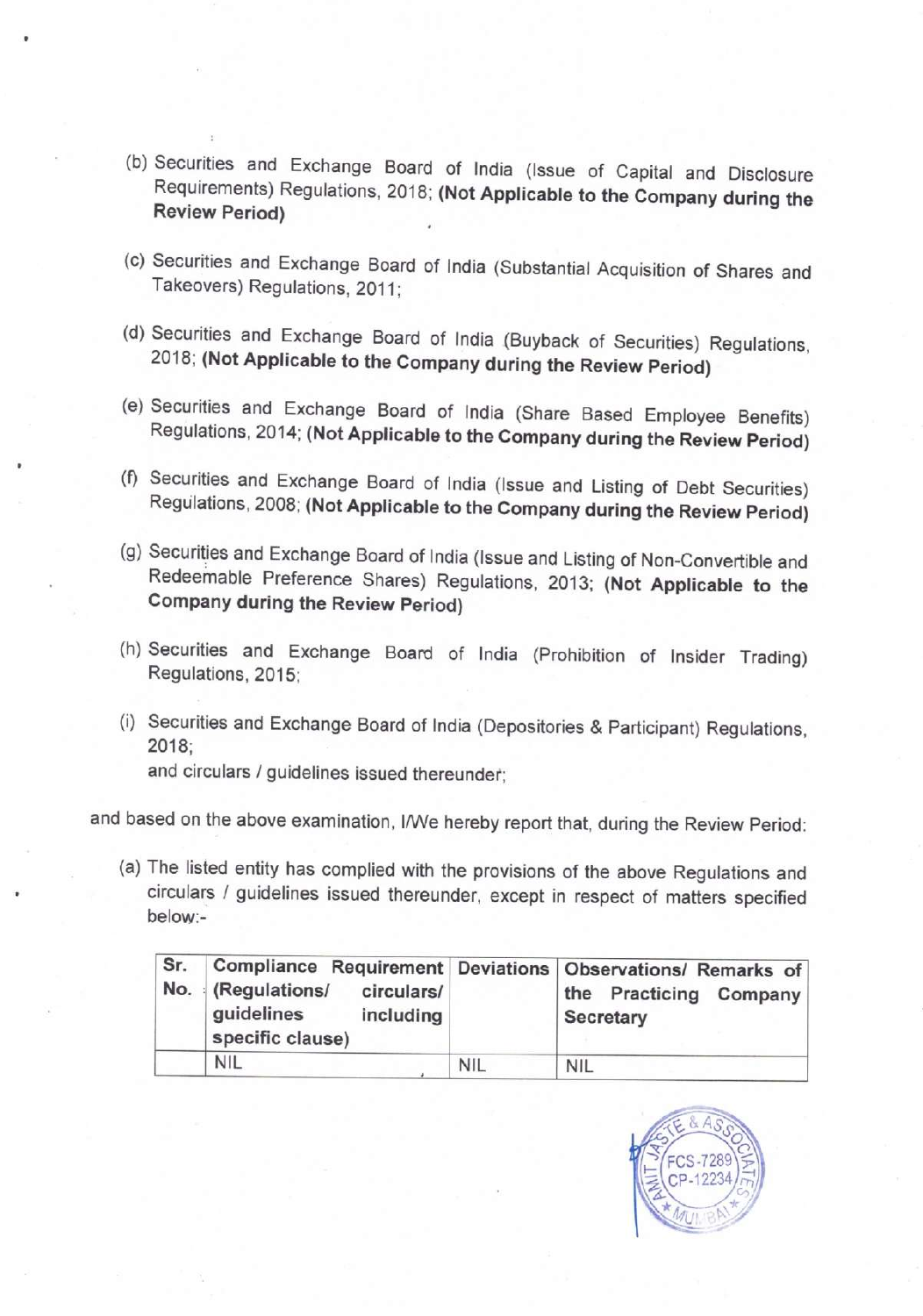- (b) The listed entity has maintained proper records under the provisions of the above Regulations and circulars/ guidelines issued thereunder insofar as it appears from my/our examination of those records.
- (c) The following are the details of actions taken against the listed entity/ its promoters/<br>directors/ material subsidiaries either by SEBI or by Stock Exchanges (including<br>under the Standard Operating Procedures issued b The listed entity has maintained proper re<br>
Regulations and circulars/ guidelines issumy/our examination of those records.<br>
The following are the details of actions take<br>
lirectors/ material subsidiaries either by<br>
under t circulars) under the aforesaid Acts/ Regulations and circulars/ guidelines issued The listed entity has maintained proper records.<br>
Regulations and circulars/ guidelines issumy/our examination of those records.<br>
The following are the details of actions take<br>
directors/ material subsidiaries either by<br>
u thereunder:

|            |                                            | my/our examination of those records. |                                                                                 | The listed entity has maintained proper records under the provisions of the above<br>Regulations and circulars/ guidelines issued thereunder insofar as it appears from                                                                                |
|------------|--------------------------------------------|--------------------------------------|---------------------------------------------------------------------------------|--------------------------------------------------------------------------------------------------------------------------------------------------------------------------------------------------------------------------------------------------------|
|            |                                            |                                      |                                                                                 | The following are the details of actions taken against the listed entity/ its promoters/<br>directors/ material subsidiaries either by SEBI or by Stock Exchanges (including<br>under the Standard Operating Procedures issued by SEBI through various |
| hereunder: |                                            |                                      |                                                                                 | circulars) under the aforesaid Acts/ Regulations and circulars/ guidelines issued                                                                                                                                                                      |
| Sr.<br>No. | <b>Action</b><br>taken<br>by<br><b>NIL</b> | <b>Details</b><br>of<br>violation    | Details of action taken<br>e.g.<br>fines,<br>warning<br>letter, debarment, etc. | Observations/ remarks<br>of<br>the<br>Practicing<br>Company Secretary, if<br>any.                                                                                                                                                                      |

(d) The listed entity has taken the following actions to comply with the observations made in previous reports:

| thereunder: |                                                                                                                   |                                                                                                                                                              |                                                                                                                                                                          |                                                                                                                                                |                                | The following are the details of actions taken against the listed entity/ its promoters/<br>directors/ material subsidiaries either by SEBI or by Stock Exchanges (including<br>under the Standard Operating Procedures issued by SEBI through various<br>circulars) under the aforesaid Acts/ Regulations and circulars/ guidelines issued |
|-------------|-------------------------------------------------------------------------------------------------------------------|--------------------------------------------------------------------------------------------------------------------------------------------------------------|--------------------------------------------------------------------------------------------------------------------------------------------------------------------------|------------------------------------------------------------------------------------------------------------------------------------------------|--------------------------------|---------------------------------------------------------------------------------------------------------------------------------------------------------------------------------------------------------------------------------------------------------------------------------------------------------------------------------------------|
| Sr.<br>No.  | <b>Action</b><br>taken<br>by                                                                                      | <b>Details</b><br>of<br>violation                                                                                                                            | Details of action taken<br>e.g.<br>fines,<br>letter, debarment, etc.                                                                                                     | warning                                                                                                                                        | of<br>any.                     | Observations/ remarks<br>the<br>Practicing<br>Company Secretary, if                                                                                                                                                                                                                                                                         |
|             | <b>NIL</b>                                                                                                        | <b>NIL</b>                                                                                                                                                   | <b>NIL</b>                                                                                                                                                               |                                                                                                                                                | <b>NIL</b>                     |                                                                                                                                                                                                                                                                                                                                             |
| Sr.<br>No.  | nade in previous reports:<br>Secretary                                                                            | Observations of the<br><b>Company Practicing</b><br>in<br>previous reports                                                                                   | <b>Observation</b><br>made in<br>s<br>the<br>the<br>secretarial<br>compliance<br>report<br>for<br>the<br>year<br>ended<br>(The<br>years<br>to<br>be<br>are<br>mentioned) | <b>Actions</b><br>if any                                                                                                                       | taken by the<br>listed entity, | <b>Comments</b><br>of <sub>1</sub><br>the<br><b>Practicing</b><br>Company<br>Secretary<br>on<br>the<br>actions<br>taken<br>the<br>by<br>listed entity                                                                                                                                                                                       |
| 1           | With<br>39(4)<br>Schedule<br>Securities<br>Exchange<br>India<br>Obligations<br><b>Disclosure</b><br>Requirements) | reference<br>pursuant to Regulation<br>read<br>with<br>VI<br>Board<br>(Listing<br>Regulations, 2015, the<br>company is required to<br>transfer all unclaimed | FY 2020-21<br>to<br>оf<br>and<br>of<br>and                                                                                                                               | The<br>Company<br>has opened<br>Demat<br>account i.e.<br>Unclaimed<br>Suspense<br>Account<br>and<br>transferred<br>the<br>necessary<br>shares. | has                            | The<br>Company<br>has<br>complied<br>with<br>the<br>requirements<br>of<br>Regulation<br>39<br>read<br>with<br>Schedule VI of<br><b>Securities</b><br>and<br>Exchange Board<br>of India (Listing<br>Obligations<br>and<br><b>Disclosure</b><br>Requirements)                                                                                 |